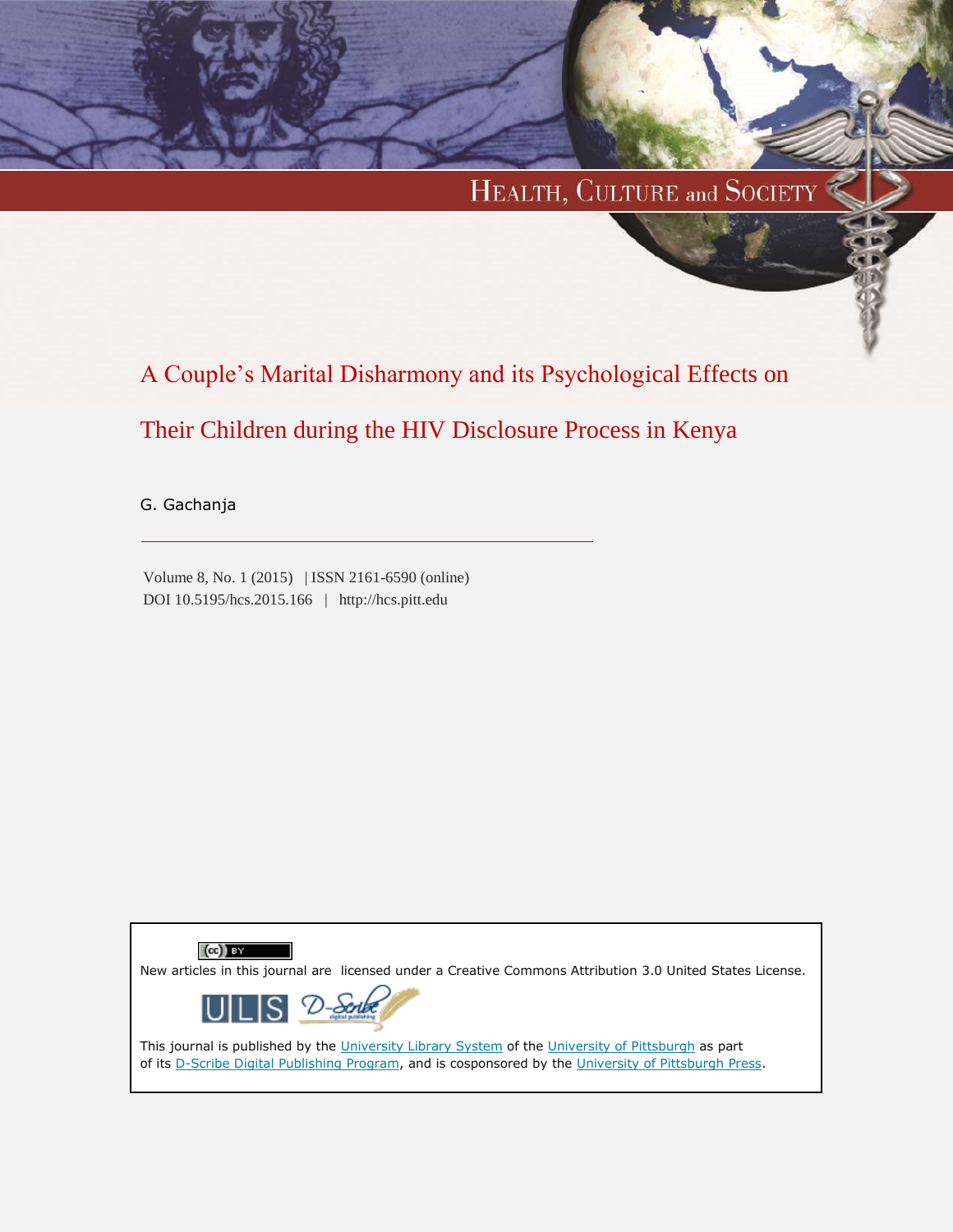#### Abstract

Limited published data exists on how HIV-positive couples perform disclosure of their illnesses to all their children. An HIV-positive couple's disclosure experience to all their five children is presented. They participated in a larger study conducted to understand the lived experiences of HIV-positive parents and their children during the disclosure process in Kenya. Each underwent an individualized in-depth semi-structured interview. Their interviews were transcribed and transferred into NVivo 8 for analysis using the Van Kaam method. Three themes emerged which included HIV testing, full disclosure delivery to children accompanied by marital disharmony, and negative post-disclosure psychological effects on the family. Marital disharmony and non-involvement of the father in dislcosure-related activities caused the mother to fully disclose their illnesses to their four oldest children. The children were affected by disclosure; one had a delayed emotional outburst directed at her father and another was still angry and withdrawn eight years later. As a result, the couple and their four oldest children were hesitant to fully disclose to the youngest son/brother. HIV-positive couples with poor relationships within their families, need intense counseling and support pre, during, and post-disclosure to improve outcomes in all family members.

*Keywords: HIV/AIDS; HIV disclosure; psychological effects of HIV disclosure; parental HIV status disclosure; resource-poor nation; Kenya*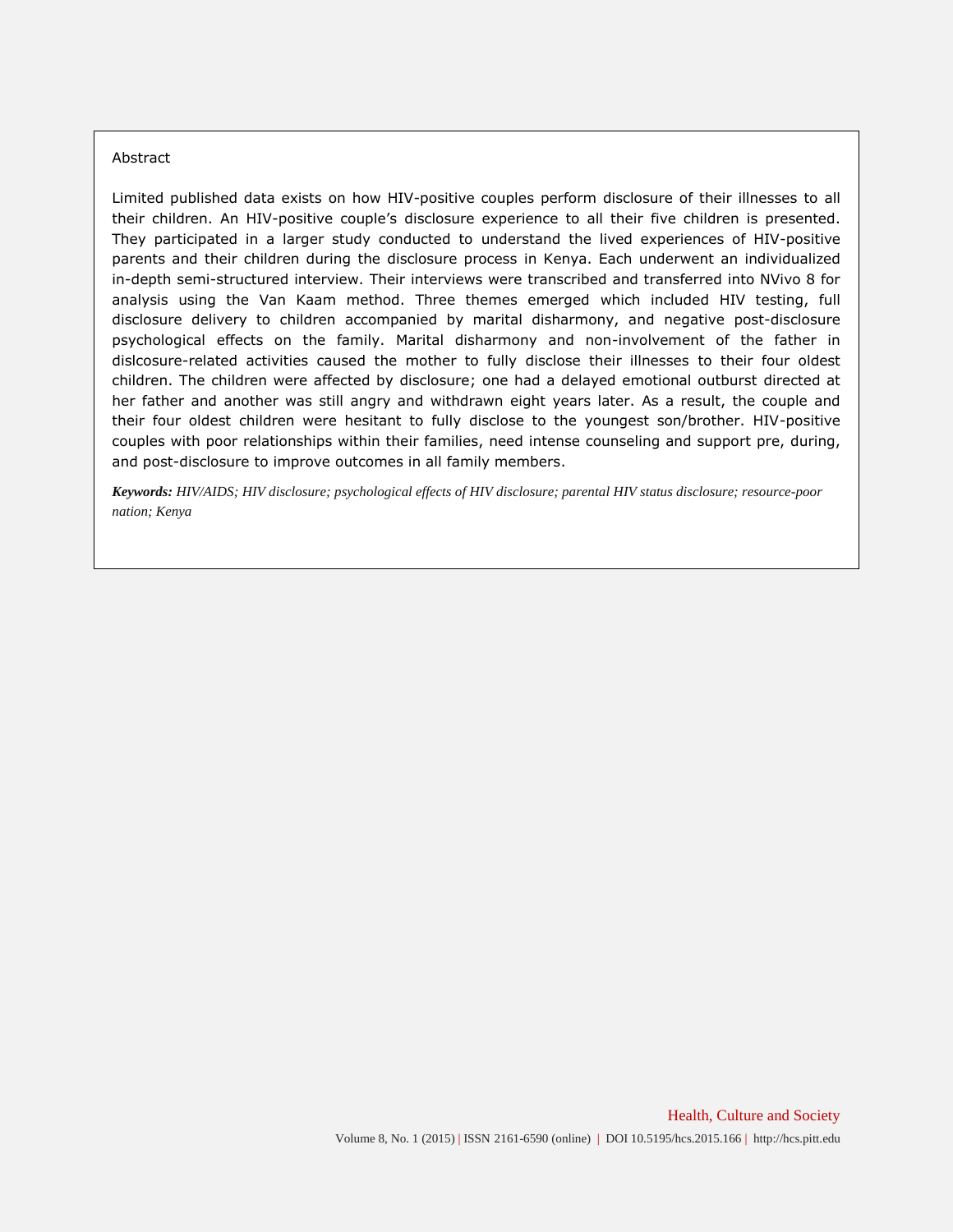# A Couple's Marital Disharmony and its Psychological Effects on Their Children during the HIV Disclosure Process in Kenya

### G. Gachanja

# I. Introduction

HIV/AIDS remains a big public health challenge in the world today. As of 2013, there were 35 million infected persons in the world; more than 25 million of them lived in Sub-Saharan Africa (UNAIDS, 2014). Kenya, a country located in Sub-Saharan Africa, has 1.2 million infected adults aged 15-64 years (NACC & NASCOP, 2014). The adult prevalence of the disease in Sub-Saharan Africa is 4.7% among those aged 15-49 years (UNAIDS, 2013), and 5.6% in Kenya among those aged 15-64 years (NACC & NASCOP, 2014). The prevalence of the illness in Kenya is expected to keep rising in the decades to come, as infected persons live longer due to increased availability of antiretroviral therapy (ART: NACC & NASCOP, 2012). Therefore, the country will see an increased need for HIV-positive couples to disclose their illnesses to their children for many years to come.

HIV-positive parents consider disclosure to their children as being important, but are very challenged by it (Blasini et al., 2004; Gachanja, Burkholder, & Ferraro, 2014a; Gachanja, Burkholder, & Ferraro, 2014b; Kallem, Renner, Ghebremichael, & Paintsil, 2011; Kennedy et al., 2010; Kouyoumdjian, Meyers, & Mtshizana, 2005; Vallerand, Hough, Pittiglio, & Marvicsin, 2005). This is more so when there are many family members infected, who may include both parents (Republic of Kenya, 2009). When parents delay disclosure, children sense secrets within their households and ask persistent questions in a bid to elicit disclosure (Brown et al., 2011; Gachanja, 2015; Gachanja et al., 2014a; Gachanja et al., 2014b; Kallem et al., 2011; Kouyoumdjian et al., 2005; Petersen et al., 2010; Vaz, Maman, Eng, Barbarin, Tshikandu, & Behets, 2011). Disclosure is a process that moves children from a state where they have no disclosure or no knowledge of their parents' illnesses (Bikaako-Kajura et al., 2006; Kallem et al., 2011; Oberdorfer et al., 2006; Vaz et al., 2011), to partial disclosure where they know that their parents have a chronic illness or are taking medications (Bikaako-Kajura et al., 2006; Rochat, Mkwanazi, & Bland, 2013; Vaz et al., 2011), and finally to full disclosure when the children are told that their parents are infected with HIV (Bikaako-Kajura et al., 2006; Kallem et al., 2011; Oberdorfer et al., 2006; Rochat et al., 2013).

HIV disclosure results in mixed effects in children. Some studies have shown no psychological impact on children (Jones, Foster, Zalot, Chester, & King, 2007; Murphy, Steers, & Stritto, 2001; Shafer, Jones, Kotchick, Forehand, & The Family Health Project Research Group, 2001). Other studies have shown positive effects such as improved parent-child closeness (Gachanja, 2015; Gachanja et al., 2014a; Vallerand et al., 2005), fewer behaviour problems and aggression (Lee & Rotheram-Borus, 2002; Murphy et al., 2001), and an improved outlook on life and the illness (Gachanja, 2015; Gachanja et al., 2014a; Kennedy et al., 2010). Negative effects of full disclosure in

Volume 8, No. 1 (2015) | ISSN 2161-6590 (online) | DOI 10.5195/hcs.2015.166 | http://hcs.pitt.edu *34*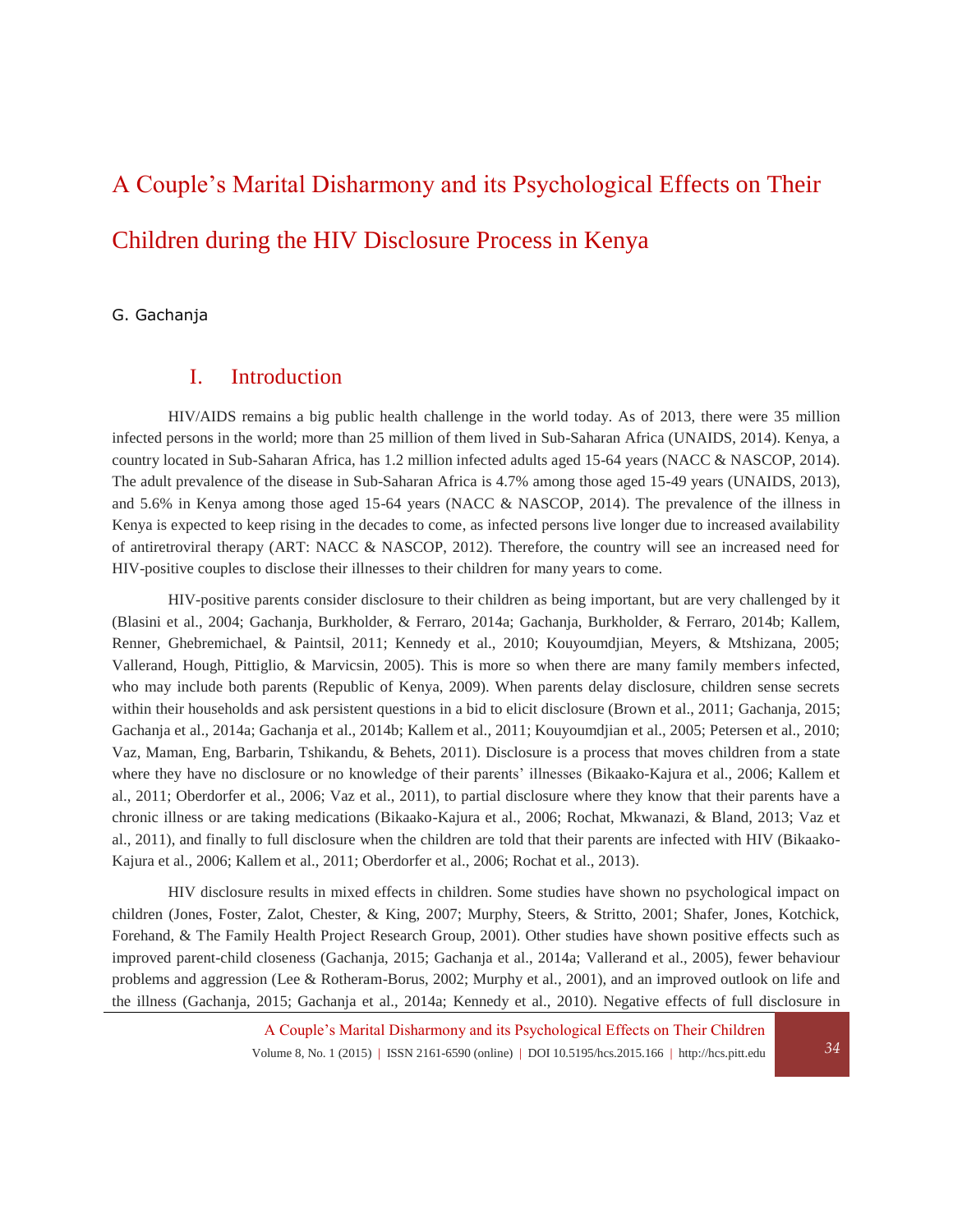children include externalized acting out behaviour problems such as ignoring or arguing with parents (Gachanja, 2015; Murphy, 2008; Vallerand et al., 2005); or internalized problems such as sadness, depression, and withdrawal (Gachanja, 2015; Gachanja et al., 2014a; Kennedy et al., 2010; Petersen et al., 2010; Vallerand et al., 2005).

The Disclosure Process Model is composed of three main components; these include decision making, the disclosure event, and disclosure outcomes (Chaudoir, Fisher, & Simoni, 2011; Chaudoir & Fisher, 2010; Qiao, Li, & Stanton, 2013). In the decision making stage, the HIV-positive parent considers positive approach goals which can be achieved through full disclosure against avoidance goals which seek to prevent the negative outcomes associated with disclosure (Chaudoir et al., 2011; Chaudoir & Fisher, 2010; Qiao et al., 2013). Consideration of the disclosure event takes into account how full disclosure will be delivered by the parent and received emotionally by the child (Chaudoir et al., 2011; Chaudoir & Fisher, 2010; Qiao et al., 2013). Disclosure outcomes involve considering the positive (improved clinic attendance for parent) and/or negative individual effects that may occur for the disclosing parent (rejection by child) and/or the child (poor functioning) receiving disclosure; positive (improved closeness between parent and child) and/or negative (depression in parent and child) dyadic outcomes that may occur in both the parent and child; and the positive (increased awareness of the disease) and negative (exposure to stigma/discrimination) sociocultural community aspects associated with full disclosure (Chaudoir et al., 2011; Chaudoir & Fisher, 2010; Qiao et al., 2013).

It is not well understood how HIV-positive parents approach full disclosure of their illnesses to all their children in the household. A larger study was performed to understand the lived experiences of HIV-positive parents and their biological children during the disclosure process in Kenya (Gachanja et al., 2014a). To increase the body of knowledge on how HIV-positive couples fully disclose their own illnesses to all their children in the household, the experience of disclosure and its psychological impact on the family of a married couple who participated in the larger study are presented in this case report. This couple's experience is especially presented because their disclosure experience and the impact of disclosure on their family differed greatly from those of the other 14 parents interviewed in the larger study. It is important to communicate the couple's experience to healthcare professionals in order to convey how martial disharmony can lead to negative outcomes within a family during the HIV disclosure process.

## II. Methods

#### **Study design**

Phenomenological interpretive qualitative data was collected between December 2010 to January 2011 at the Comprehensive Care Center located at the Kenyatta National Hospital which is situated a few kilometers from downtown Nairobi, Kenya. The couple was purposively selected to participate in the study because they had performed partial and full disclosure of their own illnesses to all their children. They were approached for participation in the clinic's waiting room during their regularly scheduled clinic visit. Through the informed consent process, the purpose of the study was explained to them, and they were both invited to participate. They both agreed and provided written informed consent for study participation and verbal consent for recording of their interview sessions. Ethics approval for the study was received from the Walden University's Institution Review Board (Approval # 11-10-10-03904), and the Kenyatta National Hospital Research Standards and Ethics Committee (Approval # P373/10/2010).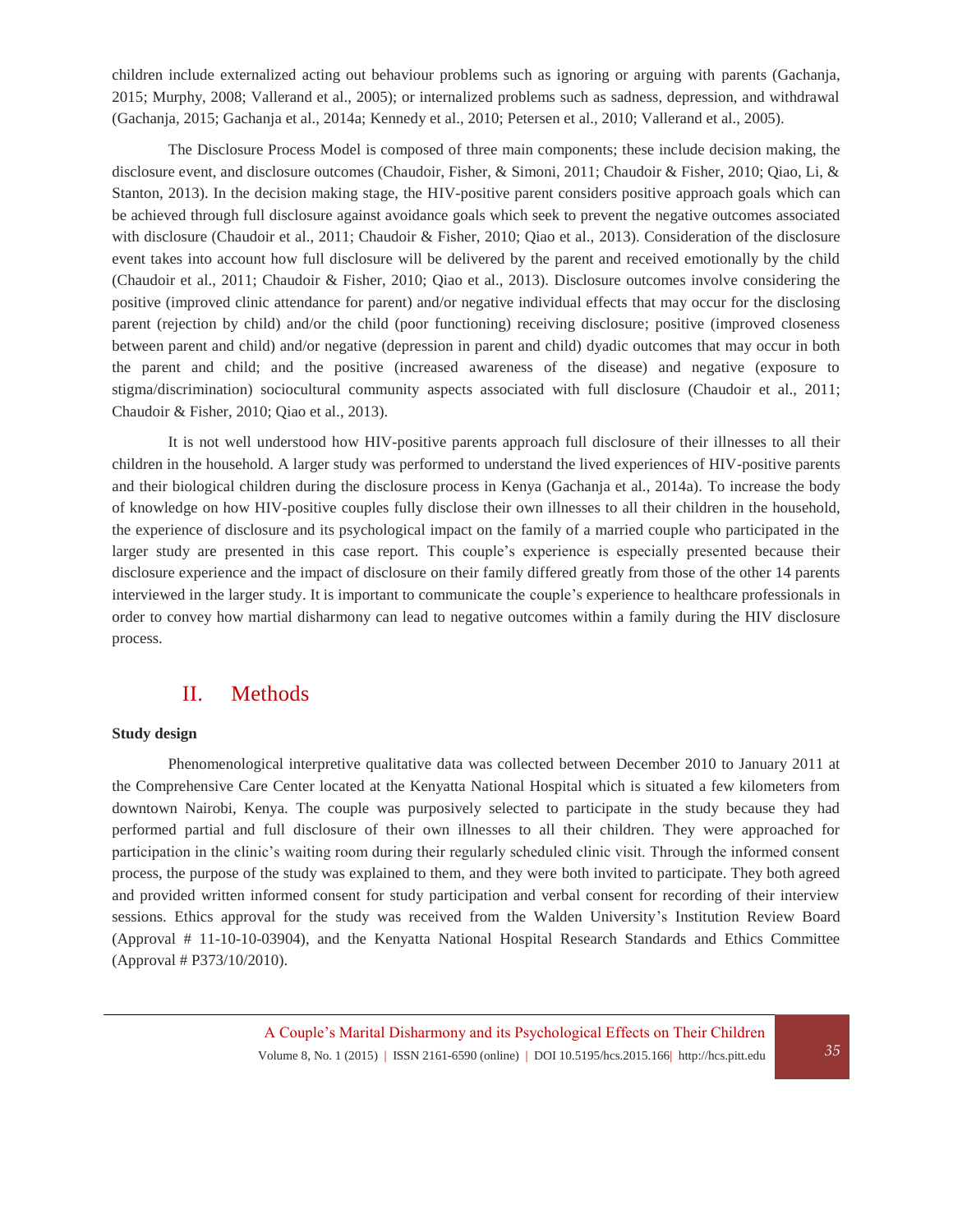#### **Data collection and analysis**

Both husband and wife underwent individualized in-depth semi-structured interviews conducted by the author in English, a language they were both fluent in. Interviews were recorded using a digital recorder. Interview guide questions revolved around how they had prepared themselves and their children for full disclosure, how and who among them had told their children they were both HIV-positive, their reasons for and against telling their children about their illnesses, and their children's reaction to full disclosure of their illnesses. The husband's interview lasted for 45 minutes and his wife's 78 minutes.

Following the interviews, the recorded data was transcribed by the author and a local Kenyan university student familiar with transcription. Both cross-checked the transcripts twice against the recorded interviews to ensure that the data was accurately transcribed. Transcribed data was transferred into NVivo 8 for data analysis using the Van Kaam method (Moustakas, 1994). Transcripts were read and reread looking for codes, which were then grouped into emergent themes on the couple's disclosure experience to their children. The codes and themes were cross-checked by members of the research team. Three themes emerged spanning the disclosure process; these included HIV testing, full disclosure delivery to children accompanied by marital disharmony, and negative postdisclosure psychological effects on the family. These themes are further described below.

### III. Results

At the time of their interviews, John (54 years: pseudonym) and Jane (49 years: pseudonym) had three sons aged 25, 24, and 15; and two daughters aged 22 and 20 years. The couple had been diagnosed 10 years before their interviews but only the husband was on ART; the wife was on cotrimoxazole and multivitamins. They both had completed college and owned a business. All their children were living at home. The three oldest children had finished college, the fourth was still in college, and the youngest was in high/secondary school. The four oldest children had full disclosure of both parents' illnesses. The youngest son was unaware of his father's illness but thought his mother consumed medications for a back problem. During their interviews, John and Jane's descriptions of their diagnoses, their disclosure experience to each other and their children, and how their family was faring postdisclosure were noticeably different as described below. In fact, John ended his interview by saying "now talk to my wife you get the opposite."

The three themes that emerged from the data are displayed in Figure 1. The family's HIV testing circumstances, their disclosure process timeline, and the psychological effects of disclosure on the family are displayed in Figure 2.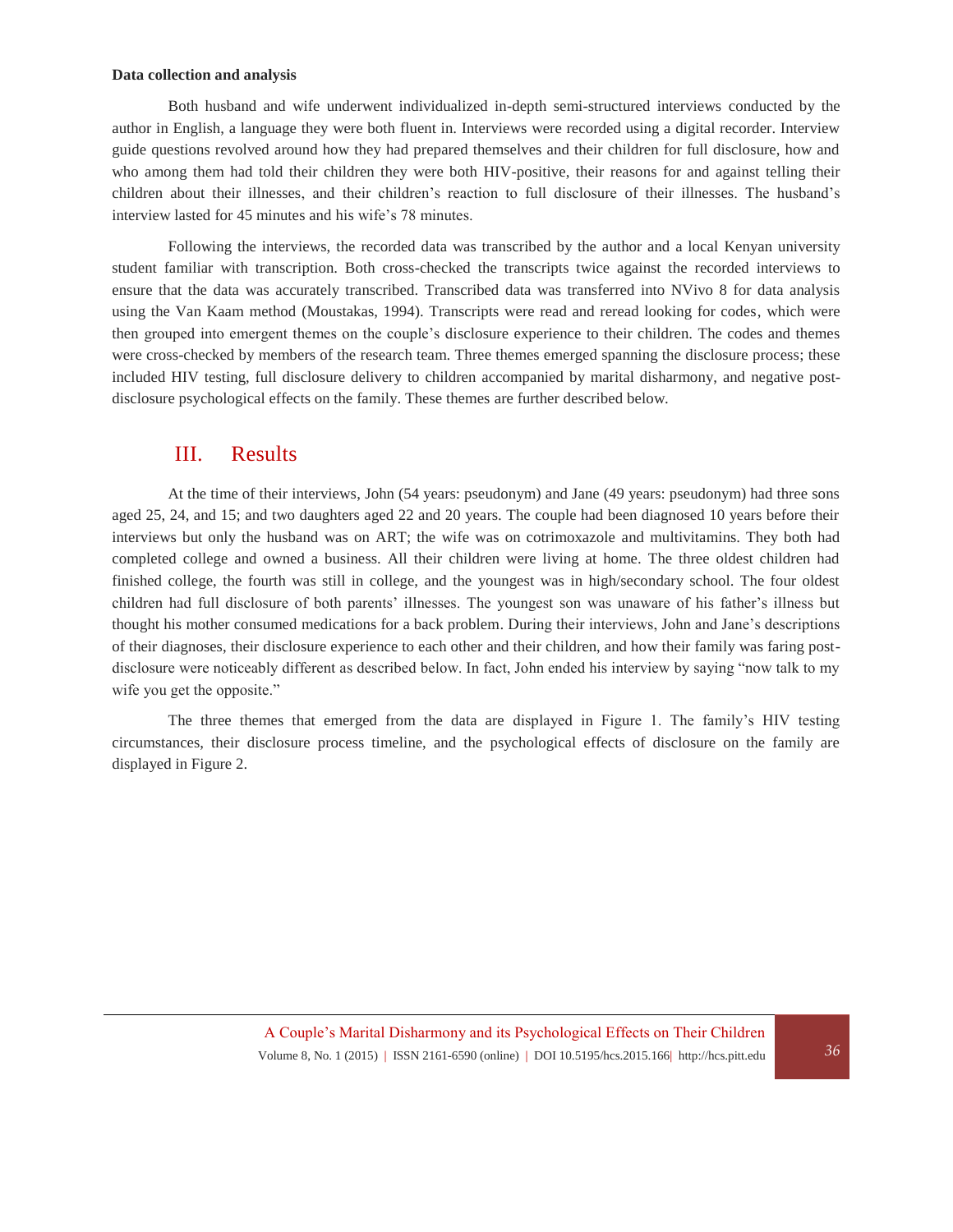#### **HIV Testing:**

- There was delayed testing for the couple despite<br>overt signs of illness in the husband. - The couple sought testing separately. - There was delayed testing for the couple's children. - Only two of five children had been tested.







Figure 2: Disclosure timeline and the negative impact of disclosure on the family

A Couple's Marital Disharmony and its Psychological Effects on Their Children Volume 8, No. 1 (2015) | ISSN 2161-6590 (online) | DOI 10.5195/hcs.2015.166| http://hcs.pitt.edu *37*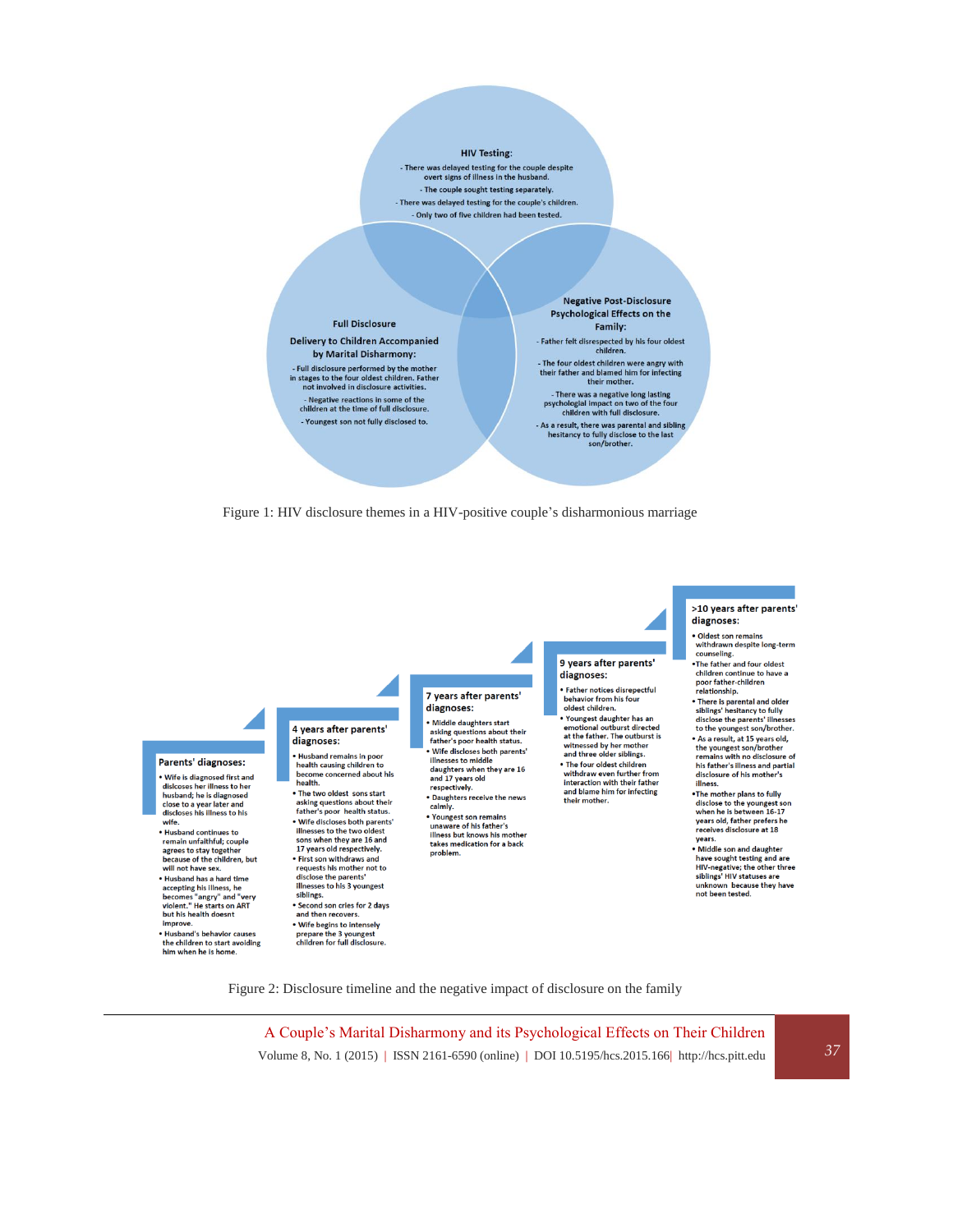#### **HIV testing**

John was interviewed first and his responses to questions were succinct without further elaboration to prompting questions. He explained his illness started when he was admitted to the hospital with a groin swelling which was subsequently diagnosed as tuberculosis. He was very sick, vomiting persistently, and losing weight rapidly. John explained:

I was quite sick, I had a swelling in my groin area and that's the one that was tested and they found that I had TB […] The doctor suggested I go for a HIV test, uh just to check to make sure that everything was okay because there was actually nothing wrong with me though I used to have coughs here and there. But all the tests were not producing anything until I had that swelling. So that's when I found out I was positive, but they said I go and check with my wife as well […] In fact we tested the same time, she suggested we go together and the results came out the same time […] It was very, very, thundering to find out that was the condition we were in but later we talked together and we said let's journey from there.

John expressed that none of their children were tested for HIV, although testing had been strongly recommended by healthcare professionals for their youngest son who was born a few years before their diagnoses. John did not want this son to suspect his parents' illnesses if testing were to be performed.

Jane was interviewed next and her recollection of their diagnoses circumstances was different. She relayed that before his diagnosis, John was chronically ill for a long time with what she recognized as signs of HIV infection, while she remained healthy. He constantly refused HIV testing whenever she suggested it. Finally he fell severely ill, was admitted to the hospital, and diagnosed with tuberculosis. She explained:

My husband was always sickly, sickly, me I was okay. When he was in hospital, I approached our family doctor and said I really want to get the guy tested, but he [John] resisted so he couldn't do it. So I suggested then do it on me first, so when he did it, we found it was positive […] My husband was not so faithful, we had issues with that, so I was not so shocked but okay it comes as a shock anyway (laughs) [...] He [John] was so shocked and it was like he couldn't talk, I don't know why he was so shocked (laughs), we were even surprised […] After he had left hospital, he was not comfortable and he was a bit resistant [to seek HIV testing] but now that I had tested positive he had you know now curiosity (laughs) […] He was tested close to a year later. The doctor called him, and then he called me and said he has agreed to be tested, he has given in, but that I make sure he goes. I said if he agreed we will go, so we just went, and he was tested. I said well you were tested? He said it's just like yours (laughs), like that it's just like (laughs) like yours. (Clicks tongue) I said fine, now that you know our situation, now what next? He said nothing, we will just work it out, then I left it like that because he was very moody, he had these mood swings which were very bad.

Jane expressed she had asked the four oldest children to seek testing. The two oldest children had refused but the middle son and daughter were HIV-negative. Although undergoing regular care for a heart condition, the youngest son had not been tested because she did not think it was necessary.

#### **Full disclosure delivery to children accompanied by marital disharmony**

After their diagnoses, Jane accepted her illness but relayed John had a harder time. He took many years to accept his own illness and his post-diagnosis behavior greatly affected their family. Jane explained: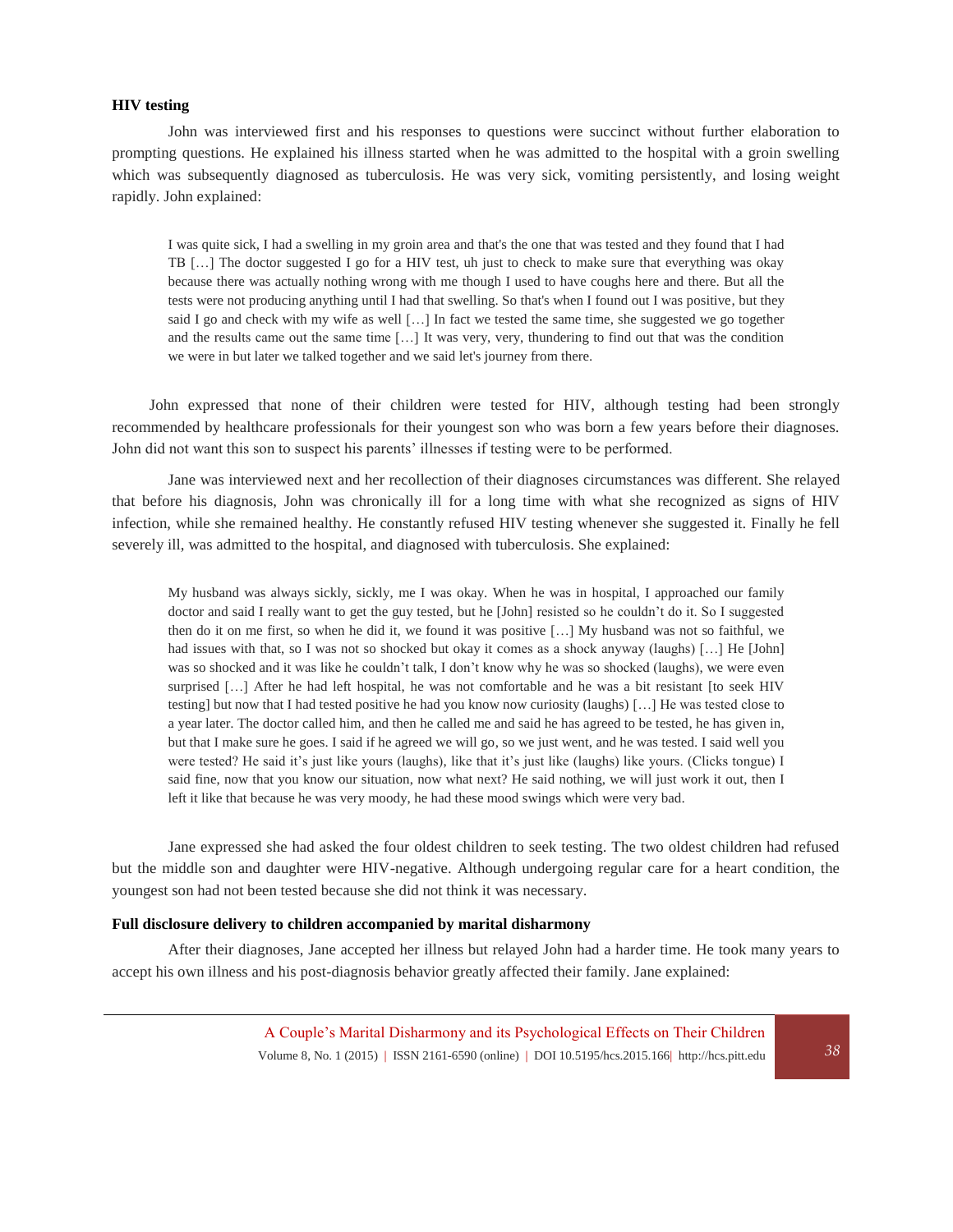He was so quiet, so quiet that we had to talk to him. He was unusually quiet, the kids were like what's wrong, is dad more sick or what? Then I went back to the doctor I said your person is breaking down but he is quiet I don't know what is going on in his mind. So he called him and talked to him again and slowly, then slowly he started opening up. Then he became so violent, so annoyed with everything, everybody, when he comes home the kids just leave the room. So that was the most difficult thing we have gone through. I think he gave up at a certain stage, he didn't care what happed you know? […] He wasn't taking care of himself; he could still drink the way he used to drink with friends. He didn't change his lifestyle so I think he was re-infecting himself because he started to become very sick. So I told him, you know this situation we cannot reverse it now, you have to change your lifestyle if you are to actually stay stable, but if it is difficult for you then I have to make a decision and very fast. So we talked and he said it is not easy, you know men can be arrogant, it is not easy to leave his [girl] friends mmm. If he had one, he cannot just say I have dropped you as a friend. It was easier on my side because I have children, we cannot all perish, and somebody has to remain mmm. I have to be there for them, at least I will try coz the kids, only two were in secondary [high] school [at the time], and the other three were still in primary [elementary] school. I said now we will just have to agree, you continue with your life, me you just have to let me be. I will be total abstinence, I will be your wife, I will stay, I will take care of you, everything, I vowed to do it, so we agreed (laughs).

Jane relayed that although they were still married, they remained abstinent from sexual relations with each other since that conversation. In addition, John's anger and violent behavior affected their children who started avoiding him when he was home. Jane sought intervention from his family and John's behavior improved. John was started on ART but his health did not improve causing concern among the four oldest children. With time, they started asking their mother questions about his health. Four years after their diagnoses, Jane was prompted to fully disclose to the two oldest sons when they were 16 and 17 years old respectively. She explained:

I did it [full disclosure] myself but I did it in stages. The first time, the children were in secondary school, one was in form four  $[12^{th}$  grade], the other was in form three  $[11^{th}$  grade], was it? No, form three, form two  $[10^{th}$ grade] around there, I can't remember exactly but the father was sick. They are very inquisitive my children. They were like what is it with dad? What is happening? What is the doctor saying? What is it you are not telling us? Why is it that he gets attacks so often? I said okay you have been taught about HIV [in school] because now they had been sensitized they knew. I told them the situation, their reaction was unbelievable! The second born cried, I have never seen a boy cry the way that one cried, he cried and cried for two days. The elder one just looked at me clicked and walked off.

Jane expressed she informed John she had fully disclosed their illnesses to their two oldest sons and he did not express disapproval. Their oldest son requested she not tell his younger siblings in order to protect them from the effects of full disclosure. Due to the sons' reactions and this request, Jane decided to intensively prepare the three remaining children for full disclosure. She explained that John did not want to participate in HIV or disclosurerelated discussions with the children, so she prepared them herself. Jane started giving their three youngest children HIV-related pamphlets to read, and also taught them about the illness whenever an HIV/AIDS show or Ad was played on TV and radio. She sought counseling and attended peer support group meetings held at the children's schools and in church to speak with other infected parents. Three years after disclosing to their sons, the daughters also started asking questions about their father's health. This time around, Jane felt she and the girls were adequately prepared and fully disclosed to them when they were also 16 and 17 years old respectively. She explained: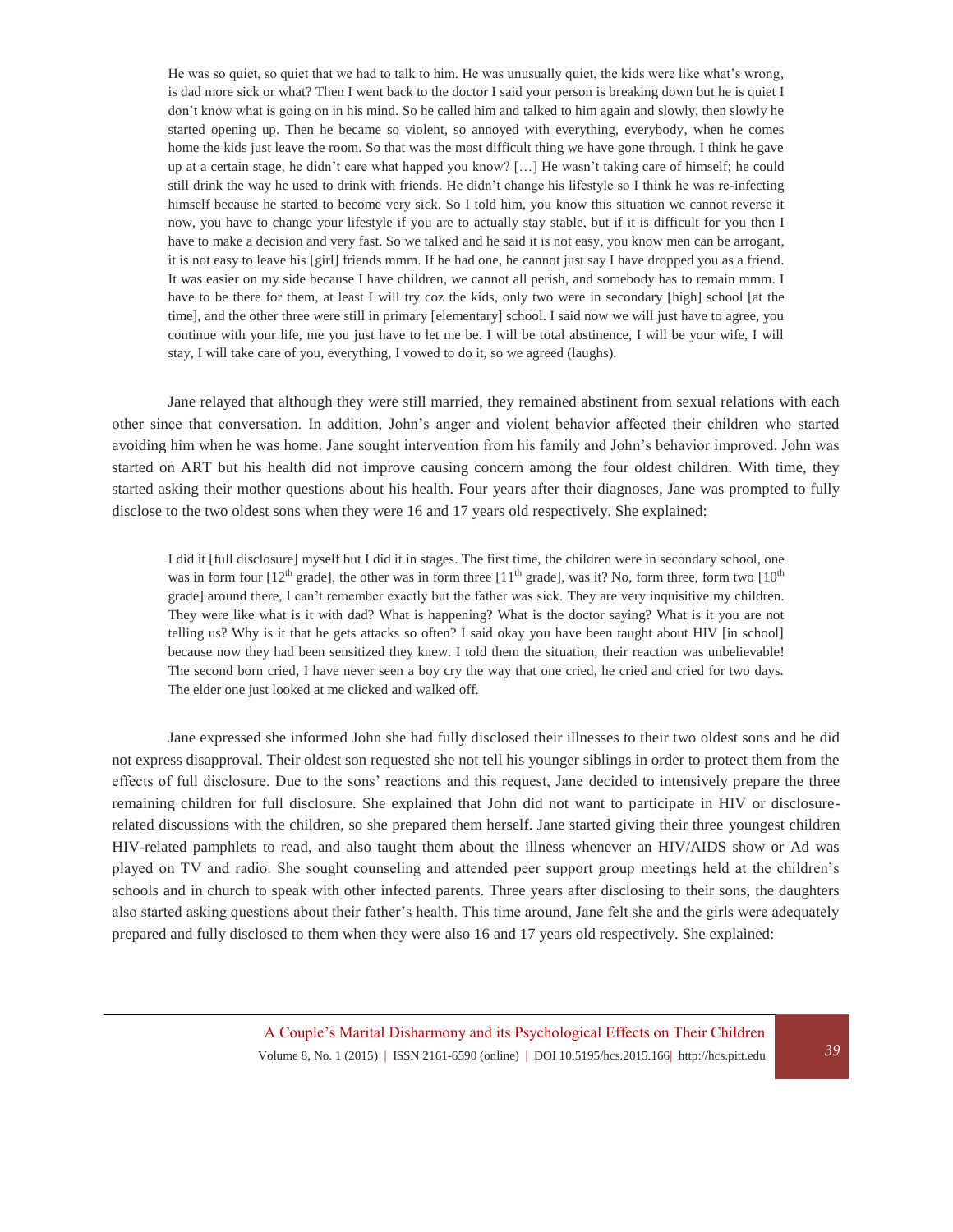The elder girl was like what is it with dad mmm? There is something you are not saying, someone cannot just be sick, sick, sick, sick and he's losing weight, what is it? They were seeing and also you know they were older now they could understand […] So when I told them, they kept quiet, them they didn't react violently [like their brothers] so for some time I thought they were stronger, but they were also like the elder ones […] One asked me does Jeremiah [youngest brother: pseudonym] know? I said no and I am not telling him now, they said okay. Then they asked does Jack [oldest brother: pseudonym] and Jacob [middle brother: pseudonym] know? I said yes. They were like, you know you could see the expression, if they knew why haven't they said anything (laughs). So I knew the older ones had not told them.

Soon after, Jane notified John and their two oldest sons that she had fully disclosed to the girls. The four oldest children agreed not to tell their youngest brother about their parents' illnesses. During his interview, John agreed he did not participate in disclosure-related activities and full disclosure sessions with his four oldest children. He expressed he had discussed full disclosure to the children with his wife, but they did not agree on a definite time when they should be told. John expressed he had been against telling the children "at that particular time" because he did not want them to be psychologically and academically affected. Additionally, he had needed more time to prepare himself, obtain counseling, and accept his illness. He explained:

I don't know maybe I feel the way my wife went about it is right, but somebody may say it is not right you see? Because we never discussed at what time we are going to tell them but she came back and told me I have already told them and I took it as she said. Maybe she makes more decisions than me in the family so it may not have been a surprise you see maybe? So it depends on the relationship between the father and the mother and that will determine how that information will be released, whether they are going to do both or individually or whether if one does, the other one feels annoyed.

Jane on the other hand explained John had visible signs of illness long before his diagnosis which caused concern in the children, and he also took too long to accept his illness. She explained that John had never been close to their children while they were growing up, because he usually worked late and left early in the morning. When he would not participate in disclosure-related activities, she was forced to take matters into her own hands. She explained:

It was difficult, I didn't know what to do, so the decision I made myself […] I tried [talking to him] before telling the first ones he resisted, he was so violent […] The second time he was like postponing, but he always knows when I am going to tell them, that one I am sure coz I tell them but he's never there […] He doesn't want to be part of it so I assume he doesn't want to face the children. Otherwise if he had another reason he would say this is why I don't want you to say, but he doesn't come up with that so I just assume its ok […] I think he doesn't want to face them because he feels guilty. That one I know he can't face them, he feels he has let them down in a way uh, and he is responsible, because that man has told me he is responsible. He knows, because there is a [girl] friend of his who passed on, so he knows he is the one responsible, he has admitted that.

#### **Negative post-disclosure psychological effects on the family**

John and Jane were asked how their four oldest children were faring after full disclosure. John was not quite sure when Jane had fully disclosed to their four oldest children, but thought all of them had received full disclosure within the last two years of his interview. After disclosure, John expressed he noticed these children's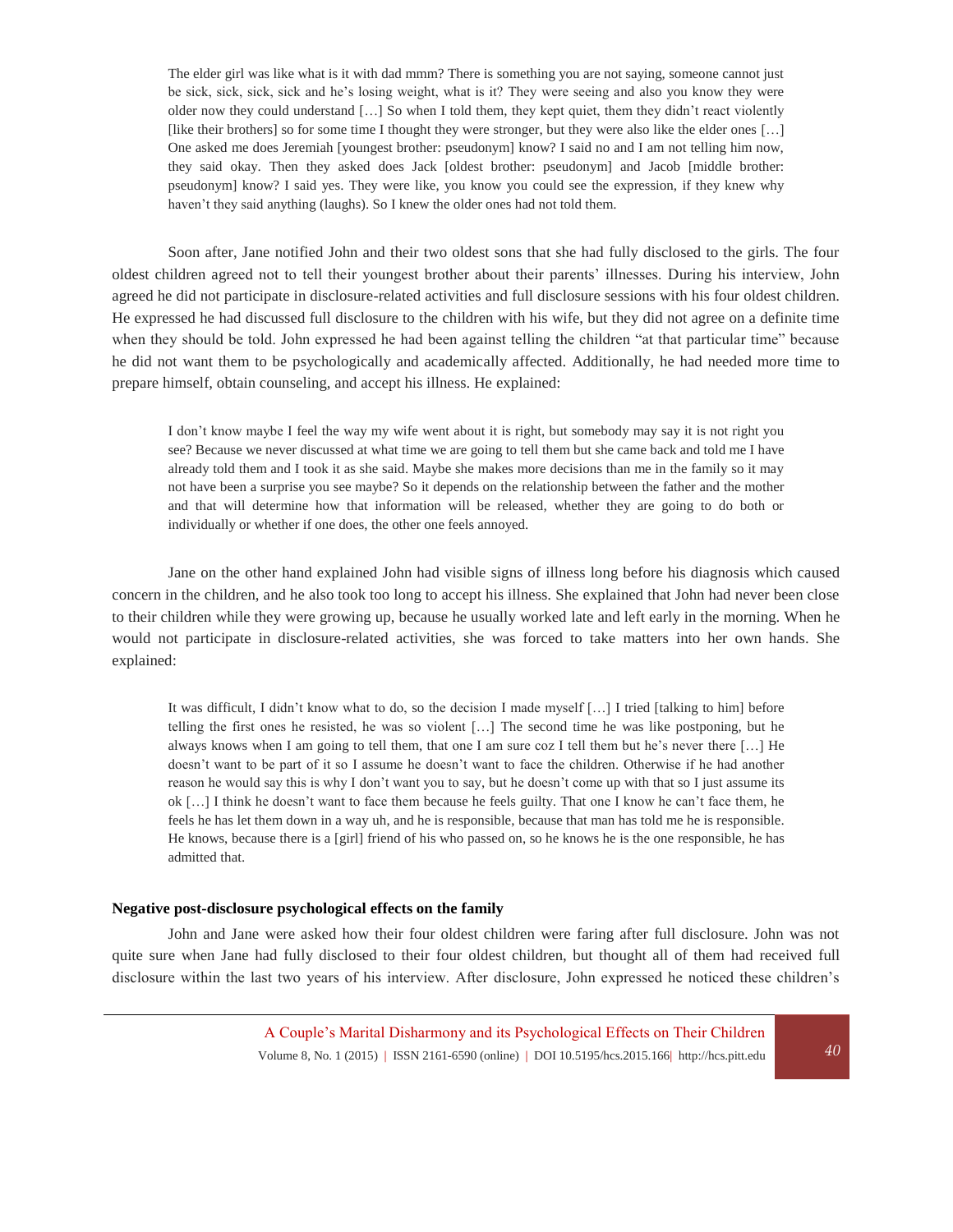behavior towards him changing and decided to hold a family meeting with them and his wife. According to John, the youngest son was left out of the meeting because he was too young to participate. He explained:

The mother had talked to them and they decided they wanted to hear from me, that's how it came about. It didn't take long; maybe it was two weeks later [after full disclosure]. You know you see signs; they were saying why is daddy not telling us himself? I was questioning why when I talk to them; they were throwing words at me. Some of them were not respecting me. When we were in the meeting they were saying you know daddy you are the result of this and that, and we said okay that could have happened but let us move on, you cannot dwell on what has happened whether it is me or whatever. I said fine that might be the position but now we have gone over that, we have gone over that. My young girl cried and said oh you have crucified the person I love most. I said to her I am sorry.

John further explained that the children "were looking for a chance of talking to me but things are okay now." However, Jane explained there had been no meeting between the parents and the four oldest children to discuss disclosure. The meeting John made reference to was an altercation that occurred between him and their youngest daughter about two years after she received full disclosure. One day, this daughter arrived home late from school due to a traffic jam; John was displeased, and told her that she should have called. Jane expounded:

She [youngest daughter] stood and said who are you to tell me what to do, since when eh? You shouldn't give examples you are not supposed to! You don't have any right telling me how to live my life, what about yours, what have you done? I was trying to stop her, and she was no mum he has to be told. You don't tell him, you pamper him, he thinks it is okay, now he's put your life into danger blah, blah, blah, she was uncontrollable. The brothers were catching her, I told them no let her be, let her finish saying what she has to say, she will be fine. She quarreled, the dad went to the bedroom, she followed him, she said everything that she was holding back, and then she cried and cried and cried until she slept. When she woke up the following morning (laughs) that's when I knew these people, everybody reacts differently. But after that they have never talked about it but you can see the closeness is not much there with the girls, they keep their distance. It is obvious you can see it, but it is improving.

Additionally, Jane explained that their oldest son was still not back to normal eight years after full disclosure and long-term counseling:

They [children] dealt with the news differently, you see the elder one I still believe he has not let go [...] that one is affected up to now, he's always annoyed, he doesn't talk to his father except if he is asked something he will answer and go. Sometimes the father comes, sits there, he walks away up to now, so he is still angry and he is holding it in […] He's growing older and it is not breaking but the second one who cried him that was it. He's dealing with it, he's accepted it, he's the one who can confront dad and tell him you know you are not supposed to be drinking eh! You have this flu now for a week go and see a doctor. So they are taking it differently […] we have really talked to him, we have talked to some counsellors who have talked to him. He is opening up, but it is too slow for me. Maybe I am expecting too much because our characters are different in the way we react, so maybe he is improving. The counselor we were using said he will get over it, it is not bad, but being a parent and knowing how he was, I am always a bit worried. Maybe I am comparing with the rest how they have bounced back to their normal lives.

Given their four oldest children's reactions to full disclosure, their youngest daughter's emotional outburst directed at her father, and the lasting impact of full disclosure on their oldest son, Jane was very hesitant and unsure

> A Couple's Marital Disharmony and its Psychological Effects on Their Children Volume 8, No. 1 (2015) | ISSN 2161-6590 (online) | DOI 10.5195/hcs.2015.166| http://hcs.pitt.edu *41*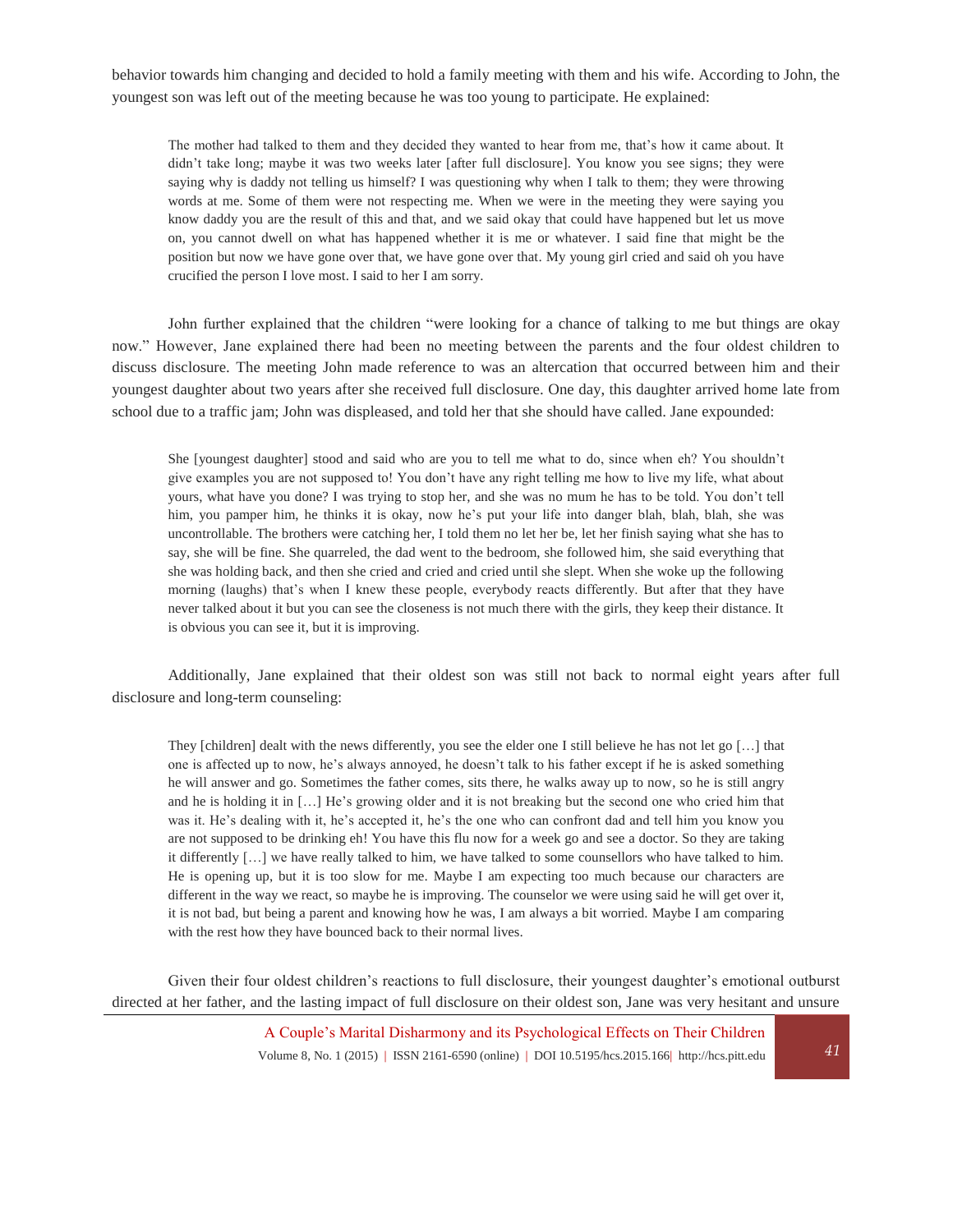about how to fully disclose to their youngest son. Previously, she had used opportunities created by the four oldest children's questions about their father's poor health status to fully disclose hers and John's illnesses. At the time of their interviews, John's health was much better and their youngest son was unaware his father was sick. She was therefore confused on how to approach disclosure to him. This son was also very close to her and had a temper, so she worried about how he would handle the news. However, like his older siblings, Jane planned to disclose to him within the next year when he was between 16-17 years old. She preferred this age for full disclosure because by then children had gone through the tumultuous adolescent years. John agreed their last son was close to Jane but preferred he receive disclosure at 18 years after finishing secondary/high school, so his education was not affected.

# IV. Discussion

This case report begins to address the gap on how HIV-positive married couples approach full disclosure of their illnesses to each other and all their children in their households. Before their diagnoses, this couple had a poor marital relationship marred with infidelity, and HIV testing was delayed even when visible signs of illness were present in the husband. Infidelity has been cited as one of the main reasons why HIV spreads among married and cohabiting couples in Kenya (Republic of Kenya, 2009). Additionally post-disclosure, only two of the couple's children knew their own HIV statuses. The poor relationship between the parents affected how they relayed their diagnoses to each other and their four oldest children. The mother proceeded to fully disclose to the four oldest children without their father's involvement because she felt it was necessary to answer their questions. Persistent child questions have been found to prompt disclosure from parents to children (Brown et al., 2011; Kallem et al., 2011; Gachanja et al., 2014a; Kouyoumdjian et al., 2005; Petersen et al., 2010; Vaz et al., 2011). The effects of disclosure on the family were mainly negative, mostly in the children, and affected family cohesion. The reactions (crying, sadness) and negative effects of disclosure (emotional outburst, acting out behaviors, withdrawal, and depression) that occurred in these children have also been seen in prior studies (Gachanja, 2015; Gachanja et al., 2014a; Kennedy et al., 2010; Murphy, 2008; Petersen et al., 2010; Vallerand et al., 2005). Negative disclosure outcomes are known to improve over time (Kennedy et al., 2010; Murphy, 2008; Nostlinger, Bartolib, Gordilloc, Roberfroid, & Colebunders, 2006). However, in this study, the oldest child had not yet recovered fully from the effects of full disclosure eight years later. Children with lingering negative post-disclosure effects need additional long-term counseling and follow-up until they have returned to baseline normalcy.

As seen in prior research (Blasini et al., 2004; Gachanja et al., 2014a; Gachanja et al., 2014b; Kallem et al., 2011; Kennedy et al., 2010; Kouyoumdjian et al., 2005; Vallerand et al., 2005), this case report adds to the body of knowledge that parents are challenged by full disclosure to their children, and it appears more so when they have many children in the household in need of disclosure. It took 4-7years for the four oldest children to receive full disclosure of their parents' illnesses and 10 years post-diagnosis, the couple was yet to fully disclose to their youngest son. As seen in this case report, prior researchers have also found that parents who delay full disclosure of their illnesses to their children have poor family dynamics and handling of family problems (Lee & Rotheram-Borus, 2002). Some researchers have recommended that parents with poor pre-disclosure parent-child relationships be helped to improve these relationships before disclosure occurs (Jones et al., 2007; Petersen et al., 2010), and that full disclosure be delivered before children are teenagers to limit negative outcomes (American Academy of Pediatrics, 1999; Kennedy et al., 2010; Lee & Rotheram-Borus, 2002; Murphy, 2008; Vallerand et al., 2005; WHO, 2011). Pre-disclosure, this couple's children already had a poor relationship with their father. It is likely that the poor disclosure outcomes seen in the children were a result of the poor father-children relationship, as well as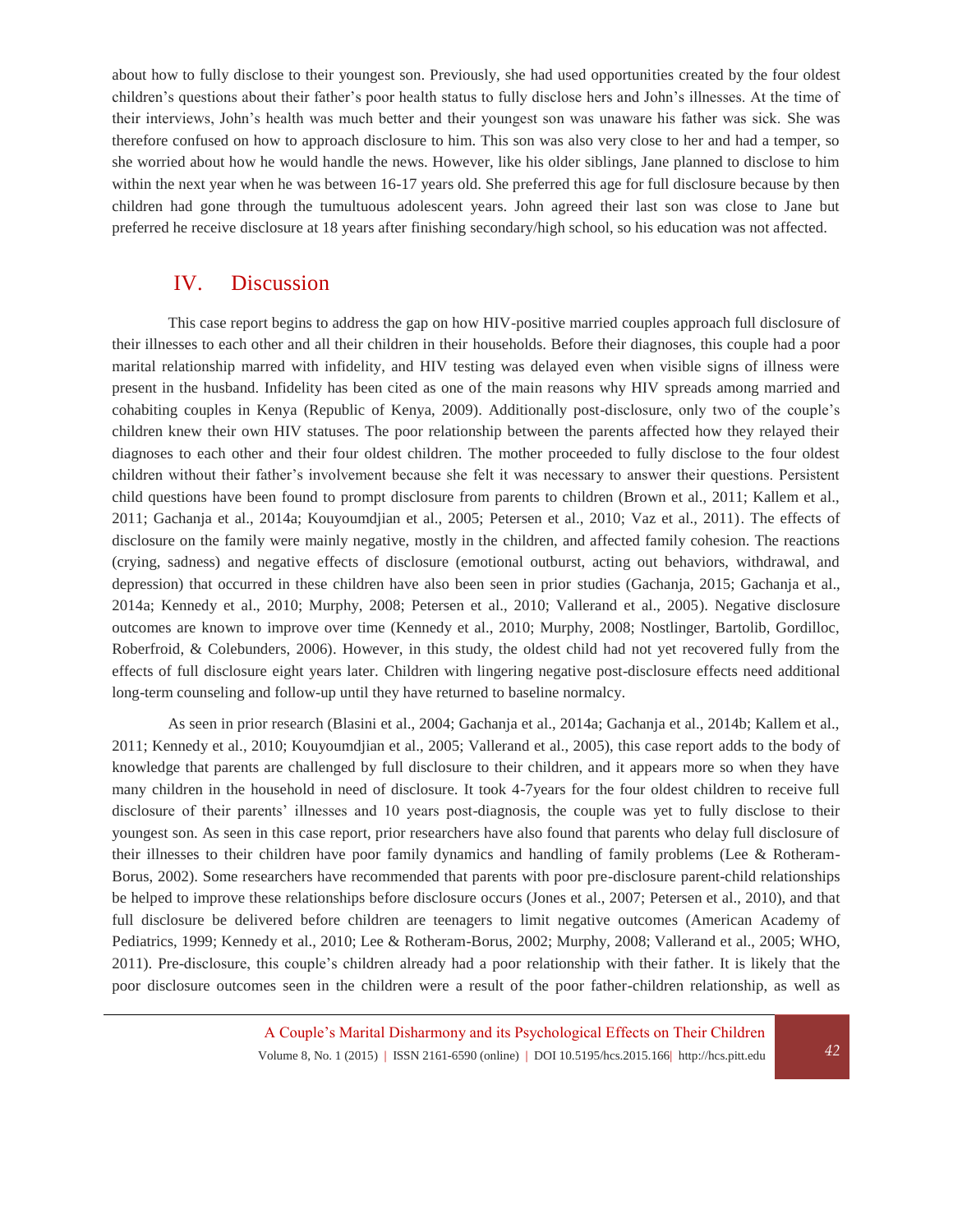receiving full disclosure in their teenage years. Unlike other men in the larger study (Gachanja et al., 2014b), the father in this study did not take a lead in disclosure-related activities in his home. In some cultures, it may be harder for some men to lead or participate in disclosure-related activities within their families (Gachanja et al., 2014b; Oberdorfer et al., 2006). These men may need targeted counseling to accept their illnesses and also to improve their willingness and capability to fully disclose to their children. Additionally, HIV-positive married or cohabiting parents with poor relationships among themselves and many children needing disclosure may benefit from support programs that help them repair parent-parent and parent-child(ren) relationships, as well as prepare for, and fully disclose to all their children in a structured, culturally-appropriate and timely manner, preferably before their children reach adolescence.

In support of the Disclosure Process Model, the mother in this study fully disclosed to the four oldest children to allay their anxiety over their father's health status (Chaudoir et al., 2011; Chaudoir & Fisher, 2010; Qiao et al., 2013). However, since the father engaged in avoidance behaviors and disengaged himself from the disclosure process, the mother was forced to take charge of disclosure-related activities. As a result, the family mostly experienced negative dyadic effects of disclosure. The father felt disrespected by his four oldest children, while they were unhappy with him and blamed him for infecting their mother. Therefore, this case report appears to suggest that children may prefer to receive full disclosure of their parents' illnesses from both parents at the same time. Maintenance of the family's secret among the parents and four oldest children likely increased stress levels within the home. The negative child reactions and long-lasting impact of disclosure on the family led to parental and older siblings' hesitancy to fully disclose to the youngest son/brother. To ease disclosure facilitation and delivery, healthcare professionals working with HIV-affected families should receive training on HIV disclosure models so that they are able to assess each married/cohabiting couple's family circumstances, their willingness to perform disclosure to their children, and the stage of disclosure of each child within the family. Additional useful models that can be used to facilitate and ease disclosure from parent to child include the Four Phase Model (Gachanja et al., 2014b; Tasker, 1992; Qiao et al., 2013), the Disease Progression Theory and Consequences Theory of HIV Disclosure (Gachanja et al., 2014a; Serovich, 2001), The Stress and Coping Theory (Gachanja, 2015; Lazarus, 1993), and the Disclosure Decision-Making Model (Omarzu, 2000; Qiao et al., 2013).

Qualitative research is conducted with a small group of participants to study a phenomenon that is not well understood (Creswell, 2009). HIV disclosure of married/cohabiting couples' illnesses to all their children is currently not well described in the literature. Data on an HIV-positive married couple's experience on fully disclosing their illnesses to all their children is presented in this case report to start addressing this gap. However, the couple's experience may be dissimilar from other married or cohabiting HIV-positive couples. Therefore, larger studies are needed to provide additional data on the HIV disclosure process from parent to parent and subsequently to all their children in the household. These studies should enroll married and/or cohabiting couples with HIVpositive and negative biological and/or stepchildren to seek a detailed understanding of the lived experiences of HIV disclosure within these complex family situations. Local national or dialect languages should be used in these studies in order to include participants who may not be fluent in English. Further testing of HIV disclosure models and theories within the studies would help uncover which are best suited for disclosure in different cultures, communities, and family circumstances.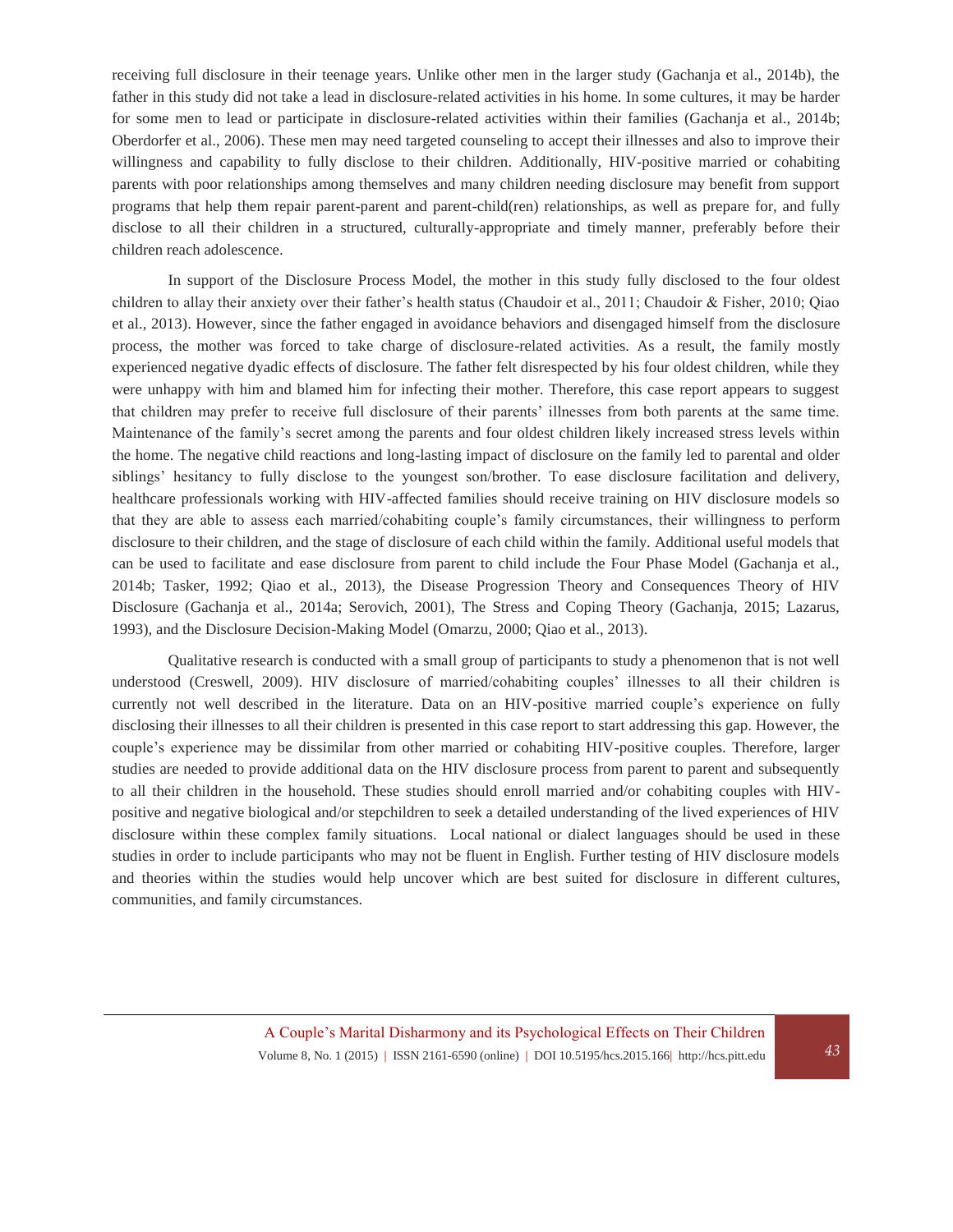# V. Conclusion

This case report appears to suggest that HIV-positive married couples may not necessarily be in agreement on if, when, and how to fully disclose to their children; and that children may prefer to receive disclosure of their parents' illnesses from both parents at the same time. Unresolved differences among married couples may delay disclosure to their children, and also lead to negative prolonged post-disclosure outcomes within their families. A few recommendations emerge from this case report. HIV-positive parents with many children need programs and services to help guide them through the steps it takes to move all their children from a state of no disclosure to full disclosure. Post-disclosure, children of HIV-positive parents need programs to help them accept and cope with their parents' illnesses, especially where the source of illness is infidelity in one of their parents. HIV-positive parents need programs to help them improve acceptance of illness and lessening of the guilt associated with bringing the infection into the home, so they are eventually able to fully disclose to their children. Finally, programs aimed at improving harmony, resiliency, relationships, and communication patterns among HIV-affected family members before, during, and after full disclosure are urgently needed. As more countries create or update their HIV disclosure guidelines, manuals, and programs, these recommendations should be added into them. Stakeholders should continually be on the lookout for new research findings to incorporate into and update the services provided to HIVaffected families.

# Acknowledgements

I would like to thank the couple interviewed in this case report for sharing their disclosure experience, thereby helping us to start understanding how HIV disclosure can impact a family. There are no conflicts of interest to declare for this paper.

# References

American Academy of Pediatrics. (1999). Disclosure of illness status to children and adolescents with HIV infection. Pediatrics, 103(1), 164-166. doi:10.1542/peds.103.1.164

Bikaako-Kajura, W., Luyirka, E., Purcell, D. W., Downing, J., Kaharuza, F., Mermin, J., Bunnell, R. (2006). Disclosure of HIV status and adherence to daily drug regimens among HIV-infected children in Uganda. AIDS and Behavior, 10(Suppl 1), S85-S93. doi:10.1007/s10461-006-9141-3

Blasini, I., Chantry, C., Cruz, C., Ortiz, L., Salabarria, I., Scalley, N., Diaz, C. (2004). Disclosure model for pediatric patients living with HIV in Puerto Rico: Design, implementation, and evaluation. Developmental and Behavioral Pediatrics, 25(3), 181-189. doi:0196-206X/00/2503-0181

Brown, B. J., Oladokun, R. E., Osinusi, K., Ochigbo, S., Adewole, F., & Kanki, P. (2011). Disclosure of HIV status to infected children in a Nigerian HIV Care Programme. AIDS Care, 23(9), 1053-1058. doi: 10.1080/09540121.2011.554523

Chaudoir, S. R., Fisher, J. D., & Simoni, J. M. (2011). The disclosure process model: A review and application of the disclosure processes model. Social Science and Medicine, 72(10), 1618-1629. doi:10.1016/j.socscimed.2011.03.028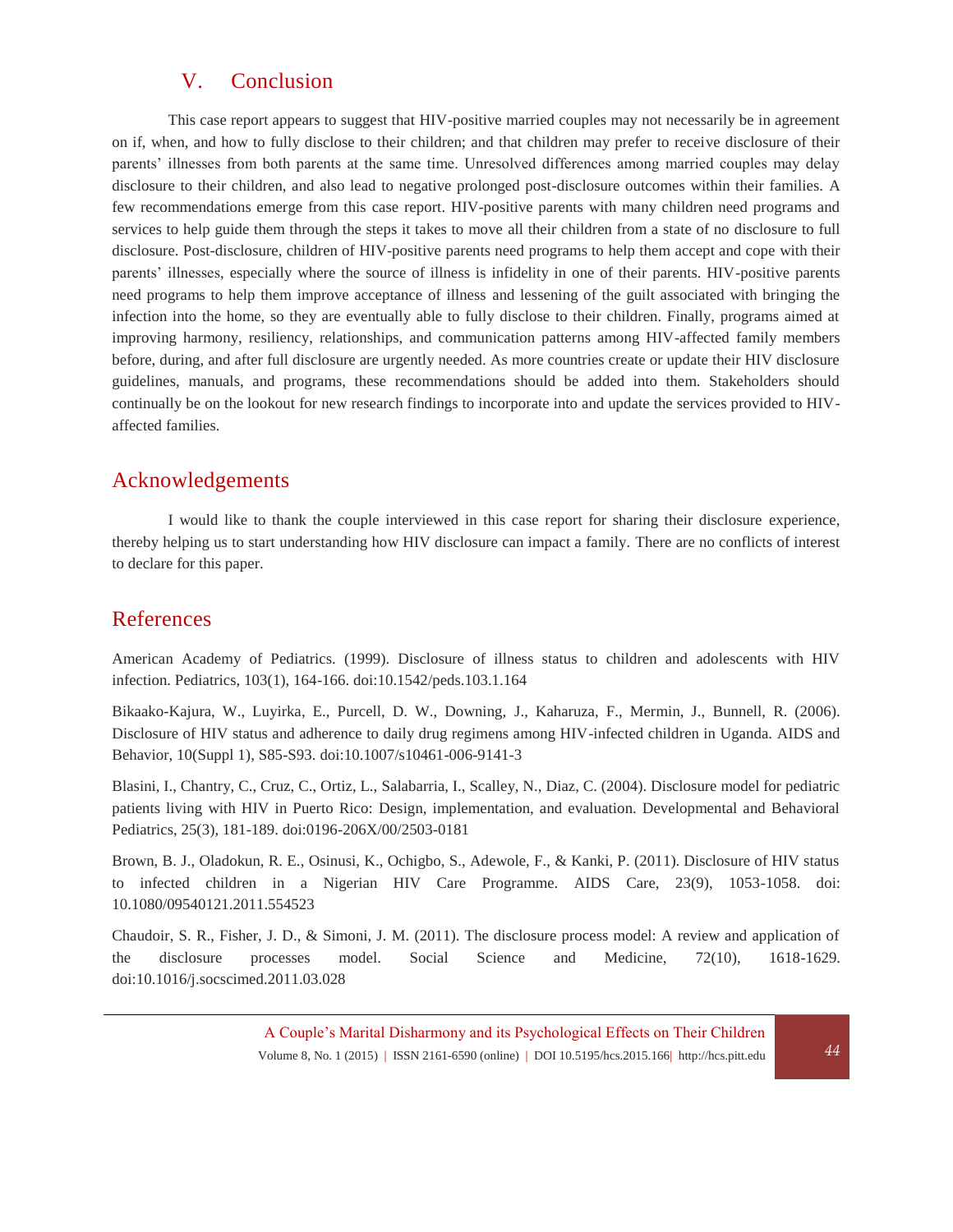Chaudoir, S. R., & Fisher, J. D. (2010). The disclosure processes model: Understanding disclosure decision-making and post-disclosure outcomes among people living with a concealable stigmatized identity. Psychological Bulletin, 136(2), 236-256. doi:10.1037/a0018193

Creswell, J. W. (1998). Qualitative inquiry and research design: Choosing among five traditions. Thousand Oaks, CA: Sage.

Gachanja G. (2015). A rapid assessment of post-disclosure experiences of urban HIV-positive and HIV-negative school-aged children in Kenya. PeerJ 3, e956. doi:<https://dx.doi.org/10.7717/peerj.956>

Gachanja, G., Burkholder, G. J., & Ferraro, A. (2014a). HIV-positive parents, HIV-positive children, and HIVnegative children's perspectives on disclosure of a parent's and child's illness in Kenya. PeerJ, 2, e486. doi:10.7717/peerj.486

Gachanja, G., Burkholder, G. J., & Ferraro, A. (2014b). HIV-positive parents' accounts on disclosure preparation

activities in Kenya. Journal of Social, Behavioral, and Health Sciences, 8(1), 18-37. doi:

10.5590/JSBHS.2014.08.1.02

Jones, D. J., Foster, S. E., Zalot, A. A., Chester, C., & King, A. (2007). Knowledge of maternal HIV/AIDS and child adjustment: The moderating role of children's relationships with their mothers. AIDS and Behavior, 11(3), 409-420. doi:10.1007/s10461-006-9188-1

Kallem, S., Renner, L., Ghebremichael, M., & Paintsil, E. (2011). Prevalence and pattern of disclosure of HIV status in HIV-infected children in Ghana. AIDS and Behavior, 15(6), 1121-1127. doi: 10.1007/s10461-010-9741-9

Kennedy, D. P., Cowgill, B. O., Bogart, L. M., Corona, R., Ryan, G. W., Murphy, D. A., … Schuster, M. A. (2010). Parents' disclosure of their HIV infection to their children in the context of the family. AIDS and Behavior, 14(5), 1095-1105. doi: 10.1007/s10461-010-9715-y

Kouyoumdjian, F. G., Meyers, T., & Mtshizana, S. (2005). Barriers to disclosure to children with HIV. Journal of Tropical Pediatrics, 51(5), 285-287. doi:10.1093/tropej/fmi014

Lazarus, R. E. 1993. [Coping theory and research: Past, present, and future.](https://dx.doi.org/10.1097%2F00006842-199305000-00002) Psychosomatic Medicine, 55(1993), 234- 247.

Lee, M. B. & Rotheram-Borus, M. J. (2002). Parents' disclosure of HIV to their children. AIDS, 16(16), 2201-2207. Retrieved from<http://journals.lww.com/aidsonline/pages/default.aspx>

Moustakas, C. (1994). Phenomenological research methods. London, England: Sage Publications

Murphy, D. A. (2008). HIV-positive mothers' disclosure of their serostatus to their young children: A review. Clinical Child Psychology Psychiatry, 13(1), 105-122. doi:10.1177/1359104507087464

Murphy, D. A., Steers, W. N., & Stritto, M. E. D. (2001). Maternal disclosure of mothers' HIV serostatus to their young children. Journal of Family Psychology, 15(3), 441-450. doi:10.1037//0893-3200.15.3.441

NACC and NASCOP (2014). Kenya AIDS Indicator Survey 2012. Retrieved from

[http://www.nacc.or.ke/attachments/article/403/KAIS\\_II\\_2014\\_Final\\_Report.pdf](http://www.nacc.or.ke/attachments/article/403/KAIS_II_2014_Final_Report.pdf)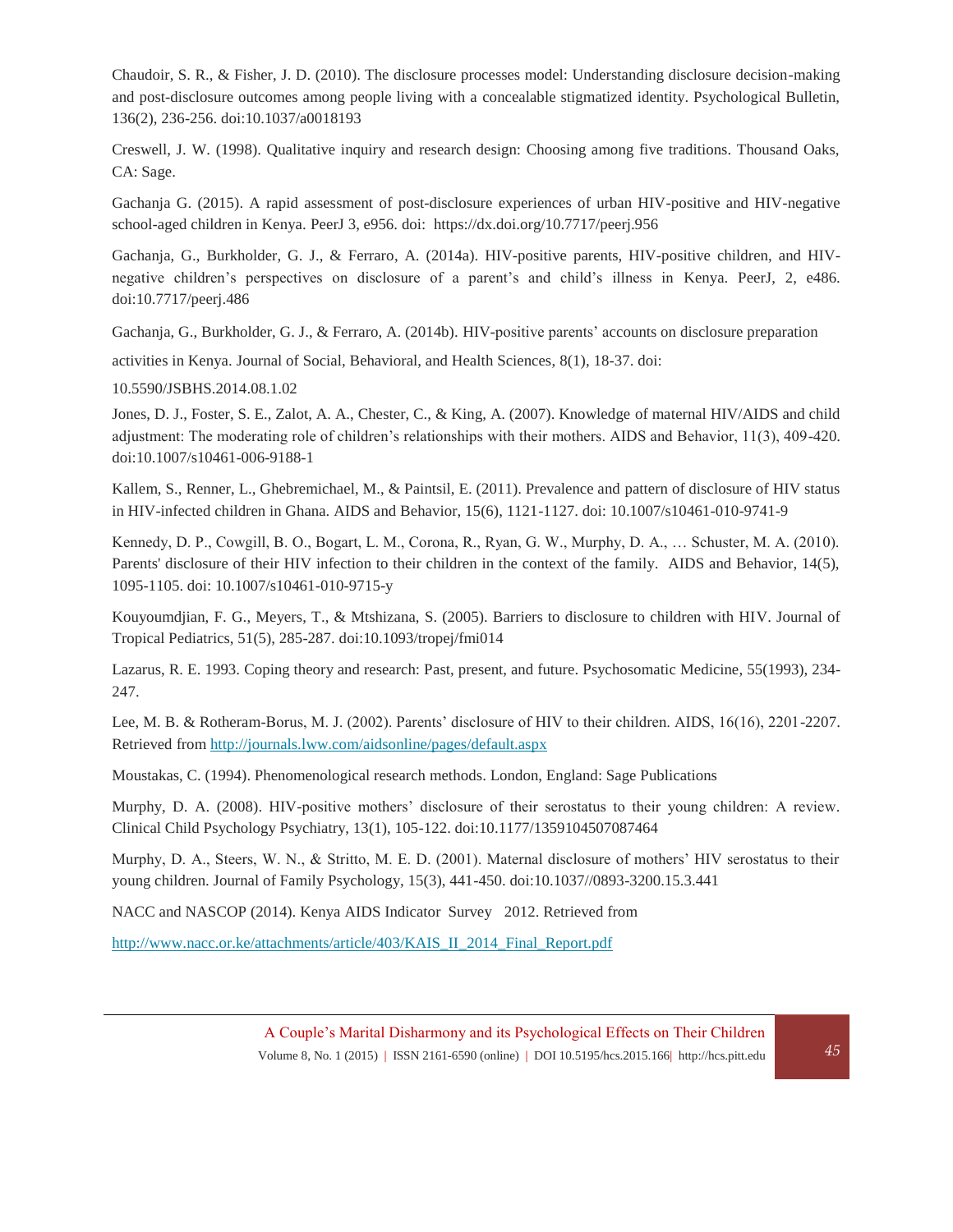NACC and NASCOP (2012). The Kenya AIDS Epidemic Update 2011. Retrieved from [http://www.unaids.org/en/dataanalysis/knowyourresponse/countryprogressreports/2012countries/ce\\_KE\\_Narrative\\_](http://www.unaids.org/en/dataanalysis/knowyourresponse/countryprogressreports/2012countries/ce_KE_Narrative_Report.pdf) [Report.pdf](http://www.unaids.org/en/dataanalysis/knowyourresponse/countryprogressreports/2012countries/ce_KE_Narrative_Report.pdf)

Nostlinger, C., Bartolib, G., Gordilloc, M., Roberfroid, D., & Colebunders, R. (2006). Children and adolescents living with HIV positive parents: Emotional and behavioural problems. Vulnerable Children and Youth Studies, 1(1), 1-15. doi: 10.1080/17450120600659036

Oberdorfer, P., Puthanakit, T., Louthrenoo, O., Charnsil, C., Sirisanthana, V., & Sisisanthana, T. (2006). Disclosure of HIV/AIDS diagnosis to HIV-infected children in Thailand. Journal of Paediatrics and Child Health, 42(5), 283- 288. doi:10.1111/j.1440-1754.2006.00855.x

Omarzu, J. (2000). A disclosure decision model: Determining how and when individuals will self-disclose. Personality and Social Psychology Review, 42(2), 174-185. doi: 10.1207/S15327957PSPR0402\_05

Petersen, I., Bhana, A., Myeza, N., Alicea, S., John, S., Holst, H., Mellins, C. (2010). Psychosocial challenges and protective influences for socio-emotional coping of HIV+ adolescents in South Africa: A qualitative investigation. AIDS Care, 22(8), 970-978. doi: 10.1080/09540121003623693

Republic of Kenya. (2009). Kenya AIDS Indicator Survey 2007. Retrieved from [http://www.wofak.or.ke/Publications/kais\\_\\_preliminary\\_report\\_july\\_29.pdf \\_KAIS\\_Report\\_2009.pdf](http://www.wofak.or.ke/Publications/kais__preliminary_report_july_29.pdf%20_KAIS_Report_2009.pdf)

Rochat, J. R., Mkwanazi, N., & Bland, R. (2013). Maternal HIV disclosure to HIV-uninfected children in rural South Africa: A pilot study of a family-based intervention. BMC Public Health, 13(147), 1-16. doi:10.1186/1471- 2458-13-147

Serovich, J. M. (2001). A test of two HIV disclosure theories. AIDS Education and Prevention, 13(4), 355-364. doi:10.1521/aeap.13.4.355.21424

Shafer, A., Jones, D. J., Kotchick, B. A., Forehand, R., & The Family Health Project Research Group. (2001). Telling the children: Disclosure of maternal HIV infection and its effects on child psychosocial adjustment. Journal of Child and Family Studies, 10(3), 301-313. doi:10.1023/A:1012502527457

Tasker, M. (1992). How can I tell you? Secrecy and disclosure with children when a family member has AIDS. Betheseda, MD: Association for the Care of Children's Health.

UNAIDS. (2014). World AIDS Day 2014 Report: Fact sheet. Retrieved from: <http://www.unaids.org/en/resources/campaigns/World-AIDS-Day-Report-2014/factsheet>

UNAIDS. (2013).Core Epidemiology Slides. Retrieved from:

[http://www.unaids.org/en/media/unaids/contentassets/documents/epidemiology/2013/gr2013/201309\\_epi\\_core\\_en.p](http://www.unaids.org/en/media/unaids/contentassets/documents/epidemiology/2013/gr2013/201309_epi_core_en.pdf) [df](http://www.unaids.org/en/media/unaids/contentassets/documents/epidemiology/2013/gr2013/201309_epi_core_en.pdf)

Vallerand, A. H., Hough, E., Pittiglio, L., & Marvicsin, D. (2005). The process of disclosing HIV serostatus between HIV-positive mothers and their HIV-negative children. AIDS Patient Care and STDs, 19(2), 100-109. doi:10.1089/apc.2005.19.100.